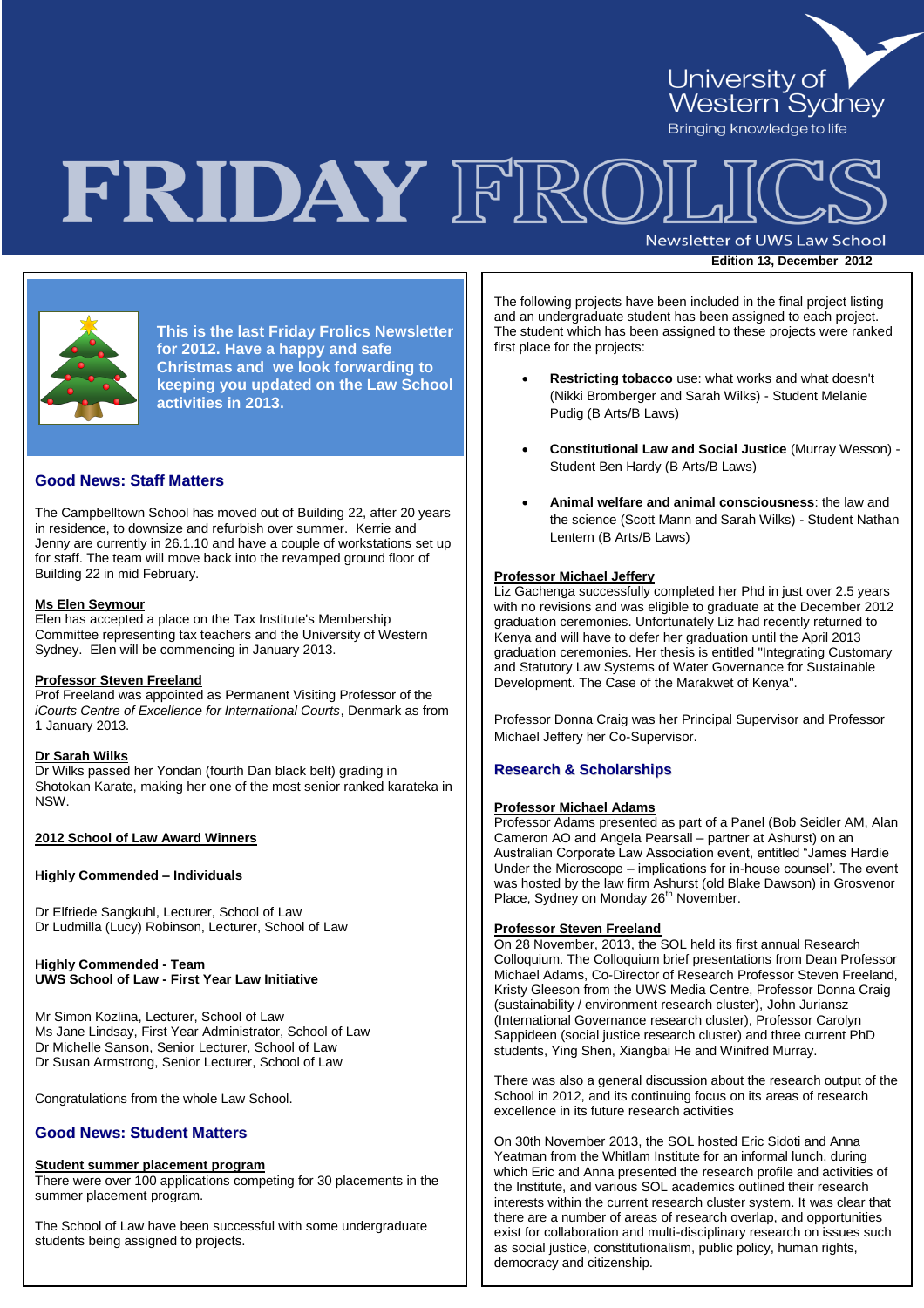

# FRIDAY FRC

Newsletter of UWS Law School

The meeting identified a number of areas for potential collaboration, not only in research, but also with respect to research grant applications, postgraduate and HDR supervision, teaching, colloquia and other events. An informal 'research network' was established as a first step towards more detailed discussion regarding tangible projects and areas for future multi-disciplinary collaboration.

#### **Prof Razeen Sappideen**

Professor Sappideen acted as a Panellist and also presented a paper titled "Approaches to addressing the Executive Compensation problem" at the Twelfth International Symposium on Corporations Law held at Tsinghua University, China on 26-28 October.

#### **Prof Michael Head**

Michael Head has been invited by Federation Press to become joint author, with Professor Roger Douglas of La Trobe University, of Douglas and Jones"s Administrative Law, the most widely used Australian administrative law text and casebook. This is another indicator of the UWS School of Law's rising scholarly reputation.

#### **Ms Michaela Byers**

Michaela Byers was interviewed on 6 December 720 ABC Perth Radio about Hundreds of detained asylum being released into the community.

#### **Dr Elfriede Sangkuhl**

Dr Elfriede Sangkuhl, from the UWS School of Law, has featured in a live studio interview on ABC News 24 discussing how multinational companies operating in Australia are minimising their tax bills.

In the interview, Dr Sangkuhl discusses recent consumer protests against Starbucks in the UK, and suggests Christmas shoppers in Australia follow their lead and boycott companies which fail to pay a reasonable amount of tax.

You can view the interview at the link below.

[http://www.abc.net.au/news/2012-12-15/multinationals-push-ethics-and](http://www.abc.net.au/news/2012-12-15/multinationals-push-ethics-and-law-to-avoid-tax/4429728)[law-to-avoid-tax/4429728](http://www.abc.net.au/news/2012-12-15/multinationals-push-ethics-and-law-to-avoid-tax/4429728)

# **Publications**

#### **Ms Elen Seymour**

Publication by Elen Seymour in the 5th edition of Sharon Taylor et al's, Financial Planning in Australia including 2 chapters " Taxation: An Overview by Financial Planners" and "Tax Strategies" published by Lexis Nexis.

# **Dr Elfriede Sangkhul**

Article in the Conversation "Should Australians follow the British lead and boycott tax avoiders?"

[https://theconversation.edu.au/should-australians-follow-the-british](https://theconversation.edu.au/should-australians-follow-the-british-lead-and-boycott-tax-avoiders-11338)[lead-and-boycott-tax-avoiders-11338](https://theconversation.edu.au/should-australians-follow-the-british-lead-and-boycott-tax-avoiders-11338)

#### **Professor Michael Jeffery and Xiaobo Zhao**

"Developing a National Contaminated Land Liability Scheme in China: the Comprehensive Environmental Response, Compensation, and Liability Act Revisited", (2012) Journal of Energy & Natural Resources Law, Vol 30, No 4, pp 423 – 465.

# **School of Law Quarterly Media Report**

Over the last quarter (September to November 2012) the School of Law has accumulated a total of 40 media stories. Some months have been higher than others, which can be seen in graph 1 below, but the regular Law School media commentators continue to drive the coverage for the School.



Further to the media stories by month graph, a breakdown of media mentions of academics/events over the quarter can be seen in graph 2. This graph gives a clear visual on whom and what has received media coverage for the period of September to November 2012



# **Community Engagement**

# **Professor Michael Adams**

Professor Adams presented on the topic "Legal Update on Directors" Duties" to the Chartered Secretaries Australia "Retirees Discussion Group' on Monday 26<sup>th</sup> November in their Hunter Street, Sydney office.

#### **External Advisory Committee**

On Thursday 7<sup>th</sup> December, the newly resurrected External Advisory Committee met for the School of Law. This is an important part of the School and helps the law degree and its various activities to be guided by the various branches of the profession, including judges, solicitors, barristers and law students (undergraduate and postgraduate).